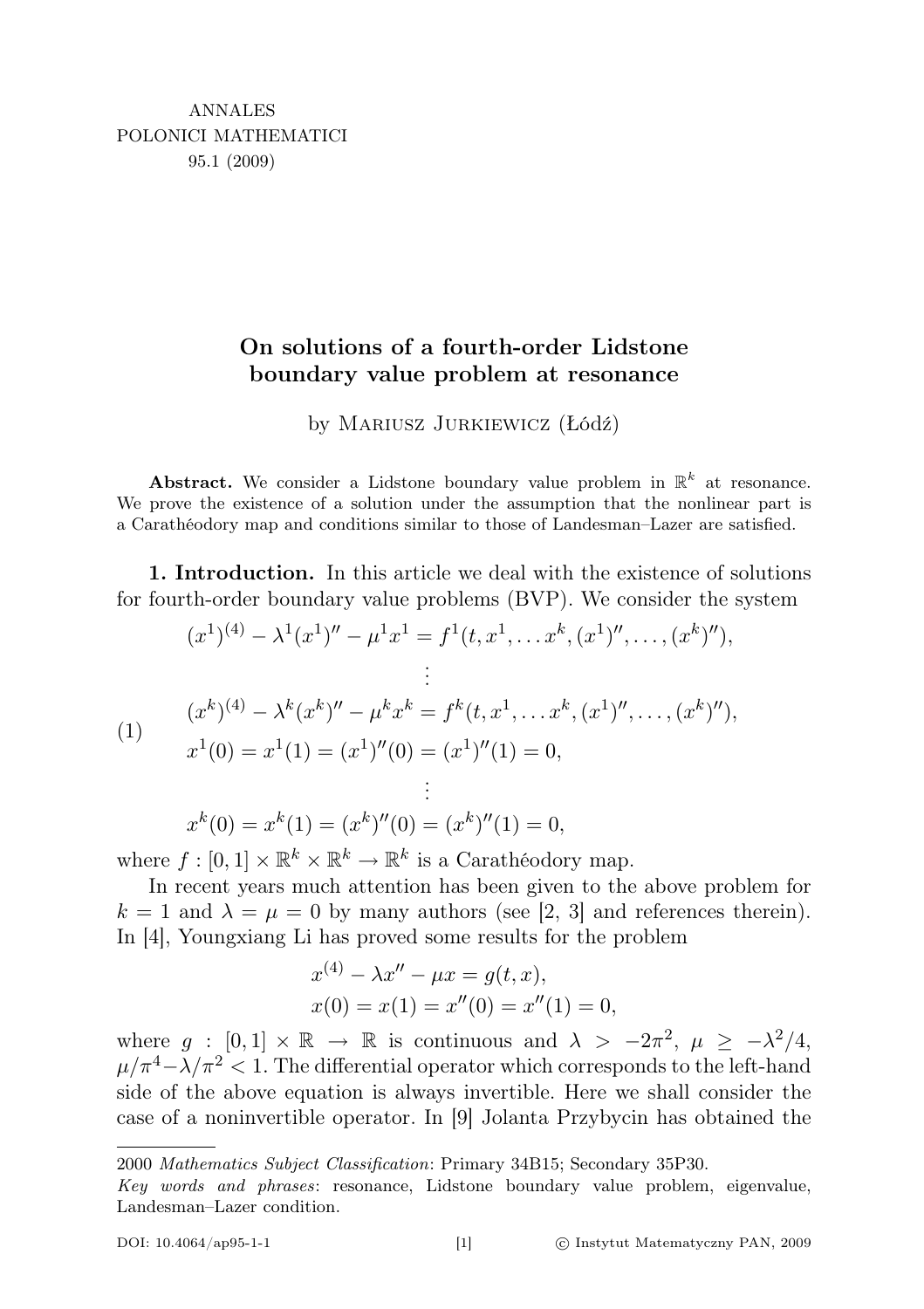existence of solutions to a problem similar to the one considered in [4] where  $g: \mathbb{R} \to \mathbb{R}$  does not depend on t and  $\lambda \geq 0$ ,  $\mu \neq -\pi^2 n^2$ ,  $n = 1, 2, \dots$  It is easy to see that for some  $\mu$ ,  $\lambda$  the corresponding differential operator is non-invertible. Her result is a particular case of ours.

Existence of a solution to (1) depends on the vectors  $\lambda = [\lambda^1, \ldots, \lambda^k]$  and  $\mu = [\mu^1, \ldots, \mu^k]$ ; the corresponding differential operator may be invertible or not. Our principal purpose is to examine the latter, so-called resonance case. The first important paper on BVP at resonance appeared in the 70s [7], and this problem has been under examination since then (see [8]).

We start with a crucial definition.

DEFINITION 1.1. A pair  $(\lambda, \mu) \in \mathbb{R}^2$  will be called a two-dimensional eigenvalue if the homogeneous problem

(2) 
$$
x^{(4)} - \lambda x'' - \mu x = 0,
$$

$$
x(0) = x(1) = x''(0) = x''(1) = 0,
$$

has a nontrivial solution. The set of all those pairs will be denoted by  $\sigma^2$ .

One can prove that  $\sigma^2$  is the union of the straight lines  $l_n$  given by

$$
l_n: \ \mu = n^2 \pi^2 \lambda + n^4 \pi^4, \quad n \in \mathbb{N},
$$

that is,

(3) 
$$
\sigma^2 = \bigcup_{n \in \mathbb{N}} \{ (\lambda, \mu) \mid \mu = n^2 \pi^2 \lambda + n^4 \pi^4 \}.
$$

The line  $l_n$  is tangent to the parabola  $\mu = -(\lambda/2)^2$  at  $(-2n^2\pi^2, -n^4\pi^4)$ . Moreover,  $l_{n_1}$  and  $l_{n_2}$ ,  $n_1 \neq n_2$ , intersect at  $(-(n_1^2 + n_2^2)\pi^2, -n_1^2n_2^2\pi^4)$ . Define

$$
\sigma_1^2 := \sigma^2 \setminus \bigcup_{\substack{n_1, n_2 \in \mathbb{N} \\ n_1 \neq n_2}} \{ (-(n_1^2 + n_2^2)\pi^2, -n_1^2 n_2^2 \pi^4) \}.
$$

REMARK 1.1. It is easy to check that for each point from  $\sigma_1^2$  (resp.  $\sigma^2 \setminus \sigma_1^2$ ) the corresponding eigenspace of the problem (2) is one-dimensional (resp. two-dimensional).

In the next section we consider the simpler case when  $(\lambda, \mu) \notin \sigma^2$  and f is sublinear. We find a Green map for our problem, and we prove the existence of a solution by using the Schauder fixed point theorem. The case when  $(\lambda, \mu) \in \sigma^2$  is much more complicated. We examine it for  $(\lambda, \mu) \in \sigma_1^2$ in Section 3. If some conditions of Landesman–Lazer type are satisfied and f is bounded then the problem has a solution.

**2. Preliminaries.** Assume that  $(\lambda, \mu) \notin \sigma^2$ . Consider the homogeneous equation

(4) 
$$
x^{(4)} - \lambda x'' - \mu x = 0.
$$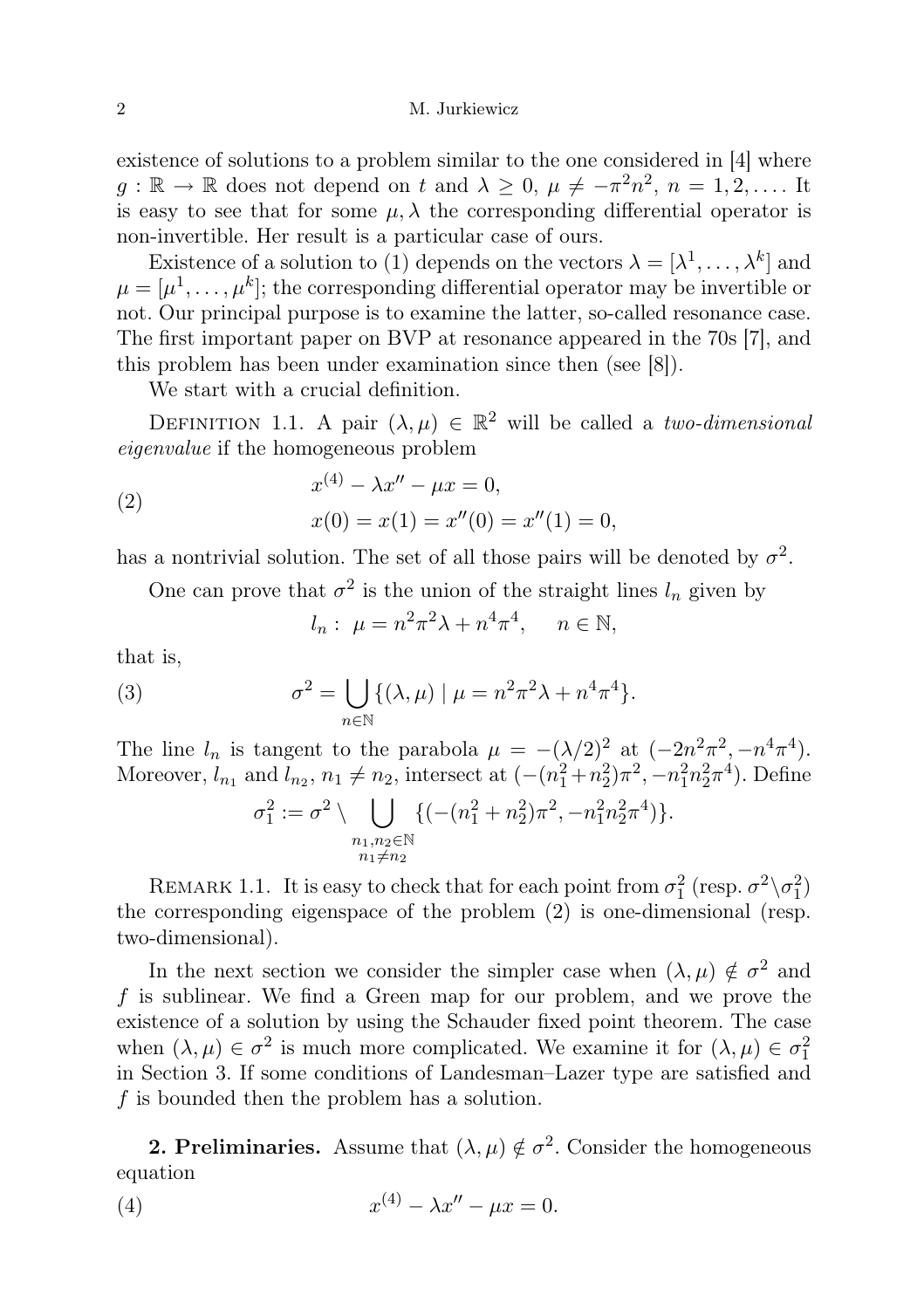The set of solutions to (4) is a four-dimensional vector space, denoted by  $\mathcal{D}(\lambda, \mu)$ . The sets of solutions to the initial value problems

$$
\begin{cases} x^{(4)} - \lambda x'' - \mu x = 0, \\ x(0) = x''(0) = 0, \end{cases} \text{ and } \begin{cases} x^{(4)} - \lambda x'' - \mu x = 0, \\ x(1) = x''(1) = 0, \end{cases}
$$

are subspaces of  $\mathcal{D}(\lambda,\mu)$ , denoted by  $\mathcal{D}_0(\lambda,\mu)$  and  $\mathcal{D}_1(\lambda,\mu)$  respectively.

LEMMA 2.1. The linear spaces  $\mathcal{D}_0(\lambda,\mu)$  and  $\mathcal{D}_1(\lambda,\mu)$  are two-dimensional. Furthermore,  $\mathcal{D}(\lambda,\mu) = \mathcal{D}_0(\lambda,\mu) \oplus \mathcal{D}_1(\lambda,\mu)$ .

Let  $\hat{f} : [0, 1] \to \mathbb{R}$  be a bounded continuous function and  $(\lambda, \mu) \notin \sigma^2$ . Consider the problem

(5) 
$$
x^{(4)}(t) - \lambda x''(t) - \mu x(t) = \hat{f}(t),
$$

(6) 
$$
x(0) = x(1) = x''(0) = x''(1) = 0.
$$

By Lemma 2.1, there exist linearly independent solutions  $\alpha_1, \alpha_2, \alpha_3, \alpha_4$  to the homogeneous equation corresponding to (5) such that  $\alpha_1(0) = \alpha_1''(0)$  $= 0, \ \alpha_2(1) = \alpha_2''(1) = 0, \ \alpha_3(0) = \alpha_3''(0) = 0, \ \alpha_4(1) = \alpha_4''(1) = 0.$  Thus, the fundamental matrix has the form

$$
A(t):=\begin{bmatrix} \alpha_1(t) & \alpha_2(t) & \alpha_3(t) & \alpha_4(t) \\ \alpha'_1(t) & \alpha'_2(t) & \alpha'_3(t) & \alpha'_4(t) \\ \alpha''_1(t) & \alpha''_2(t) & \alpha''_3(t) & \alpha''_4(t) \\ \alpha^{(3)}_1(t) & \alpha^{(3)}_2(t) & \alpha^{(3)}_3(t) & \alpha^{(3)}_4(t) \end{bmatrix}.
$$

The matrix A with the ith column and fourth row deleted will be denoted by  $A_i$ . We check at once that if there exists a solution x to  $(5)-(6)$  then

(7) 
$$
x''(t) = \alpha_1''(t) \int_t^1 \frac{1}{W(s)} \det A_1(s) \hat{f}(s) ds + \alpha_2''(t) \int_0^t \frac{1}{W(s)} \det A_2(s) \hat{f}(s) ds + \alpha_3''(t) \int_t^1 \frac{1}{W(s)} \det A_3(s) \hat{f}(s) ds + \alpha_4''(t) \int_0^t \frac{1}{W(s)} \det A_4(s) \hat{f}(s) ds.
$$

Define  $\mathcal{H} : [0,1] \times [0,1] \to \mathbb{R}$  by the formula

$$
\mathcal{H}(t,s) := \begin{cases} \frac{1}{W(s)} \left( \alpha_1''(t) \det A_1(s) + \alpha_3''(t) \det A_3(s) \right), & 0 \le t \le s \le 1, \\ \frac{1}{W(s)} \left( \alpha_2''(t) \det A_2(s) + \alpha_4''(t) \det A_4(s) \right), & 0 \le s \le t \le 1. \end{cases}
$$

It is easily seen that  $\mathcal H$  is continuous. Moreover, we can rewrite (7) as

(8) 
$$
x''(t) = \int_{0}^{1} \mathcal{H}(t, s) \widehat{f}(s) ds.
$$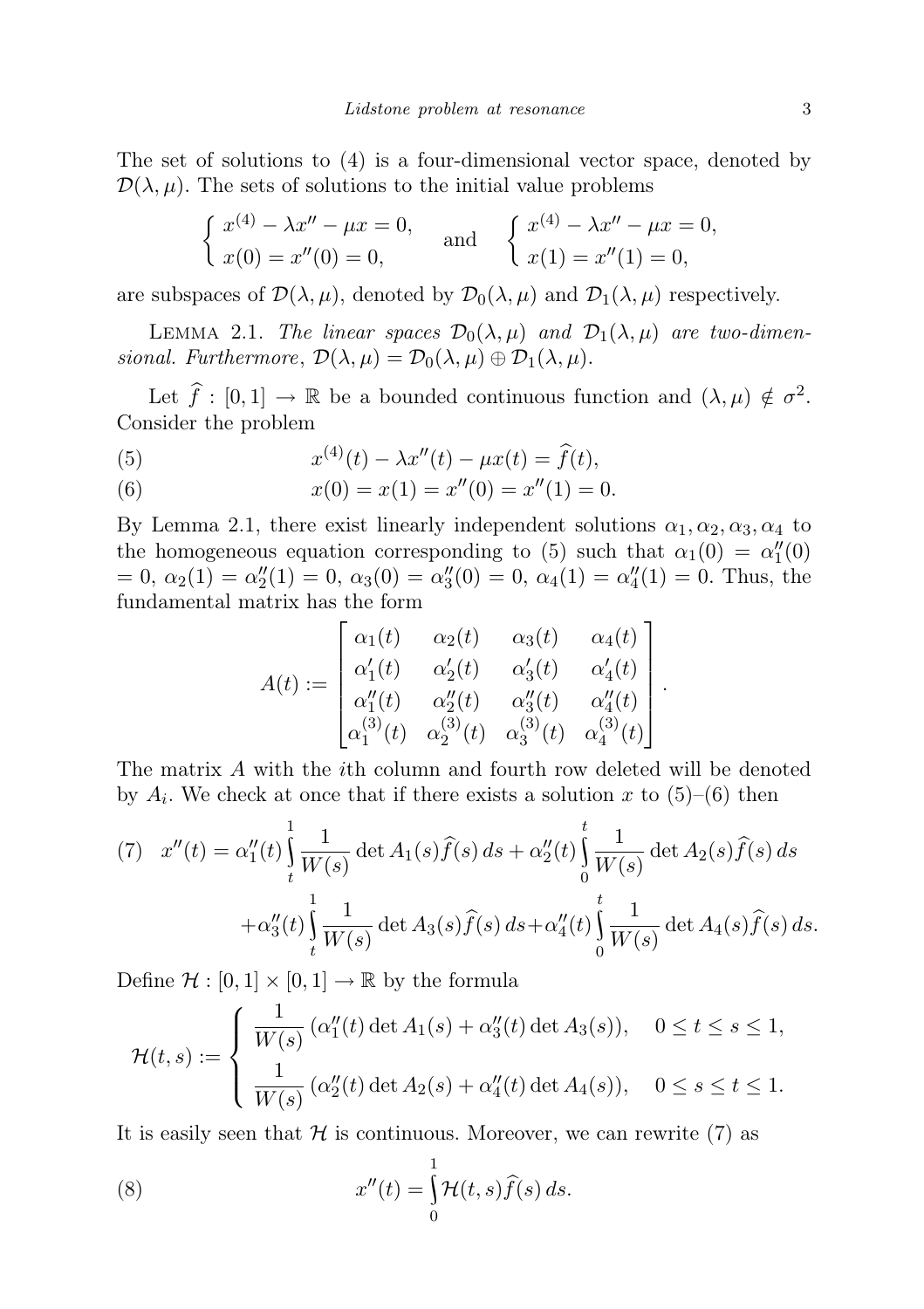## 4 M. Jurkiewicz

We equip  $\mathbb{R}^k$  with the maximum norm  $\|\alpha\| = \max(|\alpha^1|, \ldots, |\alpha^k|).$ Furthermore,  $\|\cdot\|_1$  is the supremum norm in  $C([0, 1], \mathbb{R})$ , and  $\|x\|_k =$  $\max(\|x_1\|_1, \ldots, \|x_k\|_1)$  is the norm in  $C([0, 1], \mathbb{R}^k)$ .

Suppose that  $f : [0,1] \times \mathbb{R}^k \times \mathbb{R}^k \to \mathbb{R}^k$  is a *Carathéodory map*, i.e.

- (i) the map  $[0,1] \ni t \mapsto f(t, x, y)$  is measurable for every  $x, y \in \mathbb{R}^k$ ;
- (ii) the map  $\mathbb{R}^k \times \mathbb{R}^k \ni (x, y) \mapsto f(t, x, y)$  is equicontinuous for almost all  $t \in [0, 1]$ .

If we define the operation  $\bullet : \mathbb{R}^k \times \mathbb{R}^k \to \mathbb{R}^k$  by  $[\alpha^1, \ldots, \alpha^k] \bullet [\beta^1, \ldots, \beta^k] :=$  $[\alpha^1\beta^1,\ldots,\alpha^k\beta^k]$  then the problem (1) can be rewritten as

$$
x^{(4)} - \lambda \bullet x'' - \mu \bullet x = f(t, x, x''),
$$
  

$$
x(0) = x(1) = x''(0) = x''(1) = 0,
$$

where  $x = [x^1, \ldots, x^k]$  etc. It is easily seen that  $\mathbb{R}^k$  with the  $\bullet$  operation is a Banach algebra.

We shall show that (1) has a solution if the linear differential operator which corresponds to the right hand side of our problem is invertible.

THEOREM 2.1. Let  $\lambda, \mu \in \mathbb{R}^k$  with  $(\lambda^j, \mu^j) \notin \sigma^2$  for  $j = 1, \ldots, k$ . Furthermore, assume that for each  $M > 0$ , there exists  $C_M \in L^{\infty}([0,1], \mathbb{R}_+)$ such that  $||x|| + ||y|| \leq M$  implies

$$
(9) \t\t\t\t||f(t,x,y)|| \le C_M(t)
$$

for almost all  $t \in [0, 1]$ , and

(10) 
$$
\lim_{M \to \infty} \frac{\|C_M\|_{L^{\infty}}}{M} = 0.
$$

Then the problem (1) has a solution.

*Proof.* From (8) it follows that if x is a solution of (1) then it satisfies the equation

$$
x''(t) = \int_0^1 \mathcal{H}(t,s) \bullet f(s,x(s),x''(s)) ds,
$$

where  $\mathcal{H} = [\mathcal{H}^1, \ldots, \mathcal{H}^k]$  and  $\mathcal{H}^j$  corresponds to the pair  $(\lambda^j, \mu^j)$  for  $j =$  $1, \ldots, k$ . It is obvious that the converse is true as well. Putting  $y = x''$  one can observe that (1) is equivalent to the system

$$
x(t) = \int_{0}^{1} G(t, s)y(s) ds,
$$
  

$$
y(t) = \int_{0}^{1} \mathcal{H}(t, s) \bullet f\left(s, \int_{0}^{1} G(s, p)y(p) dp, y(s)\right) ds,
$$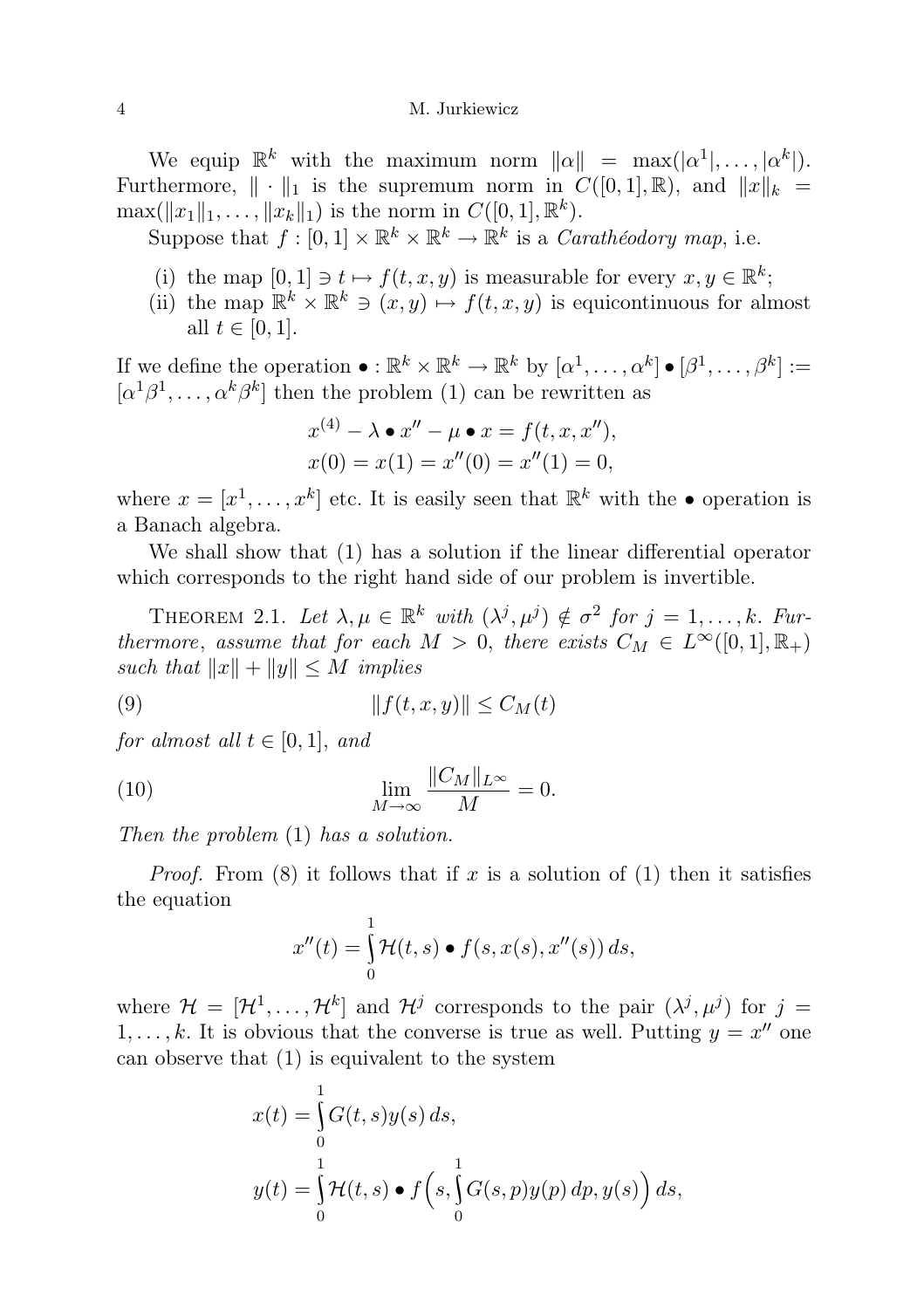where  $G : [0,1] \times [0,1] \to \mathbb{R}$  has the form

$$
G(t,p) = \begin{cases} p(t-1) & \text{for } 0 \le p \le t \le 1, \\ t(p-1) & \text{for } 0 \le t \le p \le 1. \end{cases}
$$

This implies that it is sufficient to prove that the operator  $T: C([0,1], \mathbb{R}^k) \to$  $C([0, 1], \mathbb{R}^k)$  defined by the formula

$$
(Ty)(t) := \int_{0}^{1} \mathcal{H}(t,s) \bullet f\left(s, \int_{0}^{1} G(s,p)y(p) \, dp, y(s)\right) ds
$$

has a fixed point.

It is clear that the above definition of  $T$  is correct. We may assume that the functions  ${C_M}_{M>0}$  satisfying (9) have the property, that

(11) 
$$
||C_{M_1}||_{L^{\infty}} \leq ||C_{M_2}||_{L^{\infty}} \text{ for } M_1 < M_2.
$$

By (10) and (11) there exists  $R_1 > 0$  such that

$$
||C_M||_{L^{\infty}} \le ||C_{R_1}||_{L^{\infty}} < \frac{1}{(1+N)N} R_1 \quad \text{for every } M \le R_1,
$$

where N is a common bound of G and H. Therefore, if  $||x|| + ||y|| \le R_1$  then

(12) 
$$
||f(t, x, y)|| \le C_{R_1}(t) < \frac{1}{(1 + N)N} R_1
$$

for almost all  $t \in [0,1]$ . Set  $R := R_1/(1+N)$ . Taking any  $y \in C([0,1], \mathbb{R}^k)$ such that  $||y||_k \leq R$ , we obtain

$$
||y||_{k} + \Big\|\int_{0}^{1} G(\cdot, p)y(p) dp\Big\|_{k} \le \frac{R_{1}}{1+N} + \frac{R_{1}N}{1+N} = R_{1}.
$$

Therefore, by (12),

$$
\left\| f \left( s, \int_{0}^{1} G(s, p) y(p) \, dp, y(s) \right) \right\| < \frac{1}{(1+N)N} R_1.
$$

Finally, we obtain  $||Ty||_k \leq R$ .

To sum up, we have shown the existence of  $R > 0$  such that T maps the ball  $B_C(0, R)$  into itself. From now on, we consider T on this ball only.

We shall show that  $T$  is a continuous operator. Choose a sequence  ${y_n}_{n\in\mathbb{N}}\subset\overline{B}_C(0,R)$  such that  $y_n\to y_0$ . Then the sequence  ${G(t,s)y_n(s)}_{n\in\mathbb{N}}$ is bounded by RN and uniformly convergent to  $G(t, s)y_0(s)$ . The Lebesgue dominated convergence theorem shows that  $\{\int_0^1 G(t,s)y_n(s) ds\}_{n\in\mathbb{N}}$  is con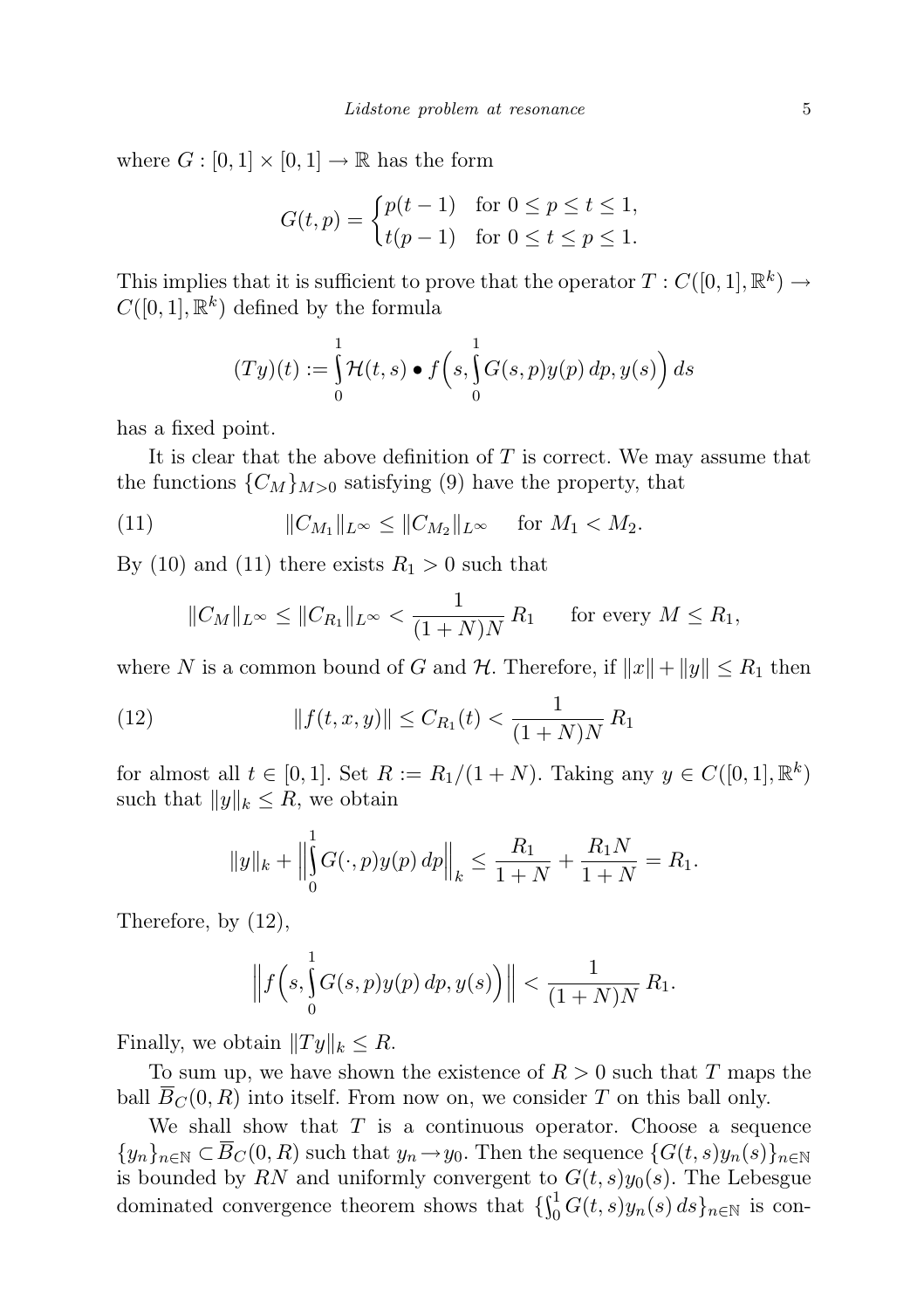vergent. As  $f$  is continuous in the second and third variables, we have

(13) 
$$
\lim_{n \to \infty} \left\| f \left( s, \int_{0}^{1} G(s, p) y_{n}(p) dp, y_{n}(s) \right) - f \left( s, \int_{0}^{1} G(s, p) y_{0}(p) dp, y_{0}(s) \right) \right\| = 0
$$

for almost all  $s \in [0, 1]$ . It is evident that  $f(s, \int_0^1 G(s, p) y_n(p) dp, y_n(s)), n \in \mathbb{N}$ , and  $f(s, \int_0^1 G(s, p) y_0(p) dp, y_0(s))$  are bounded by  $C_{R+NR}(s)$ . Thus

$$
\left\| f \left( s, \int_{0}^{1} G(s, p) y_n(p) \, dp, y_n(s) \right) - f \left( s, \int_{0}^{1} G(s, p) y_0(p) \, dp, y_0(s) \right) \right\|
$$
  
<  $2C_{R+NR}(s),$ 

for almost all  $s \in [0,1]$ . This estimate, (13) and the boundedness of H yield  $||Ty_n - Ty_0||_k \to 0$  as  $n \to \infty$ . This proves the continuity of T.

Pick  $t_0 \in [0, 1]$  and  $\varepsilon > 0$ . By (9) there exists  $\mu > 0$  such that

 $|| f(t, x, y)|| \leq \mu$  for almost all  $t \in [0, 1].$ 

By the continuity of H there exists  $\delta > 0$  such that

$$
\|\mathcal{H}(t,s) - \mathcal{H}(t_0,s)\| < \varepsilon/\mu
$$

for  $|t - t_0| < \delta$  and all s. Therefore,

$$
||(Ty)(t) - (Ty)(t_0)|| \le \mu \int ||\mathcal{H}(t,s) - \mathcal{H}(t_0,s)|| ds \le \varepsilon.
$$

It is evident that the family  ${T y}_{y \in \overline{B}(0,R)}$  is uniformly bounded by R.

Concluding, the continuous operator  $T$  satisfies the assumptions of the Arzelà–Ascoli theorem. Therefore, it is compact, and hence, by the Schauder theorem, it has a fixed point. This completes the proof.  $\blacksquare$ 

3. Main results. In the previous section we have proved the existence of solutions to (1) in a simpler case without resonance. Now, we deal with the resonance case, which is fundamentally different. We show two results, Theorem 3.1 and Theorem 3.2. The first will be proved only in the case of a scalar equation. The second is a generalization of the second part of Theorem 3.1 and gives the existence of solutions to (1) under some additional assumptions on  $(\lambda^i, \mu^i), i = 1, \ldots, k$ . In fact, we have also obtained a vector version of the first part of Theorem 3.1 in  $\mathbb{R}^k$ , but we refrain from presenting it, as it is complicated and we have not found any nonscalar application of it.

We start with some notation. Let

$$
[0,1] \ni t \mapsto \sin n_0 \pi t
$$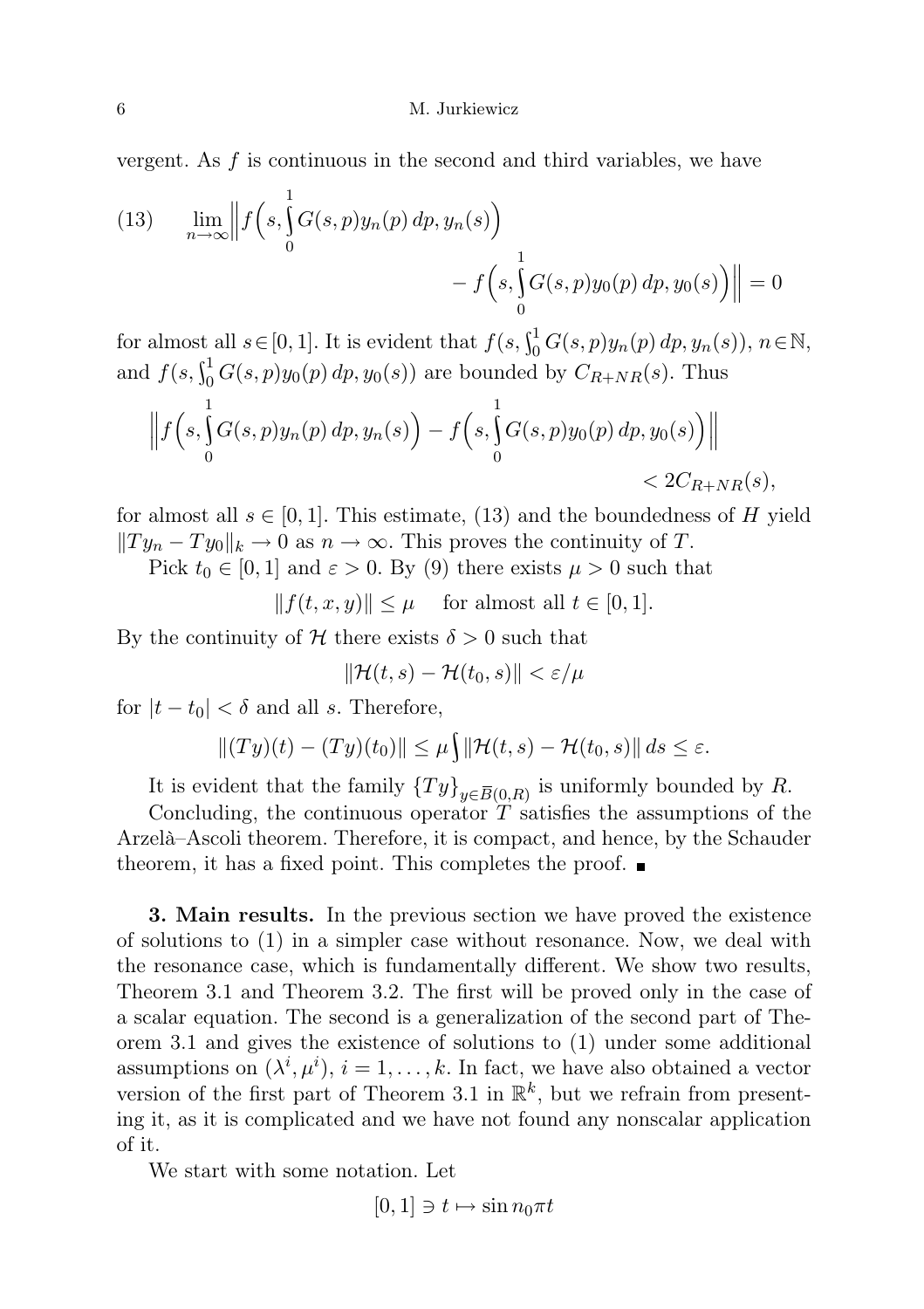be a basis vector of the eigenspace which corresponds to  $(\lambda, \mu) \in \sigma_1^2$  (recall that  $\mu = n_0^2 \pi^2 \lambda + n_0^4 \pi^4$ . Let

$$
\Gamma_{n_0}^+ := \{ t \in [0,1] \mid \sin n_0 \pi t > 0 \}, \quad \Gamma_{n_0}^- := \{ t \in [0,1] \mid \sin n_0 \pi t < 0 \}.
$$

REMARK 3.1. To simplify the notation, we will write  $\Gamma^+$  and  $\Gamma^-$  instead of  $\Gamma_{n_0}^+$  and  $\Gamma_{n_0}^-$ , respectively. However, it should be remembered that they both depend on  $n_0$ .

THEOREM 3.1. Let  $(\lambda, \mu) \in \sigma_1^2$ , and let  $f : [0,1] \times \mathbb{R} \times \mathbb{R} \to \mathbb{R}$  be a bounded Carathéodory function with

$$
\lim_{\substack{x \to +\infty \\ y \to -\infty}} f(t, x, y) = f_+(t), \quad \lim_{\substack{x \to -\infty \\ y \to +\infty}} f(t, x, y) = f_-(t)
$$

for almost all  $t \in [0, 1]$ .

(i) If the numbers

$$
\int_{\Gamma^+} f_+(t) \sin n_0 \pi t \, dt + \int_{\Gamma^-} f_-(t) \sin n_0 \pi t \, dt,
$$
\n
$$
\int_{\Gamma^+} f_-(t) \sin n_0 \pi t \, dt + \int_{\Gamma^-} f_+(t) \sin n_0 \pi t \, dt,
$$

have opposite signs, then the problem (1) with  $k = 1$  has a solution. (ii) If  $f_+ = f_- =: f_0$  almost everywhere and

$$
\int_{0}^{1} f_0(t) \sin n_0 \pi t \, dt \neq 0,
$$

then the problem (1) with  $k = 1$  has a solution.

Proof. Set

$$
\varepsilon_n := \begin{cases} 1/n & \text{if } n \text{ is even,} \\ -1/n & \text{if } n \text{ is odd.} \end{cases}
$$

Consider the sequence of boundary value problems

$$
x^{(4)} - (\lambda + \varepsilon_n)x'' - (\mu + \varepsilon_n)x = f(t, x(t), x''(t)),
$$
  
\n
$$
x(0) = x(1) = x''(0) = x''(1) = 0.
$$

Theorem 2.1 implies existence of a solution  $u_n$  to the above problem for each  $n \in \mathbb{N}$ . We shall show that the sequence  $\{u_n\}_{n\in\mathbb{N}}$  converges to a solution of (1). The proof will be divided into two steps. First, assume that  $\{u''_n\}_{n\in\mathbb{N}}$ is bounded, i.e. there exists  $M_2 > 0$  such that

$$
\sup_{n\in\mathbb{N}}\|u_n''\|_1
$$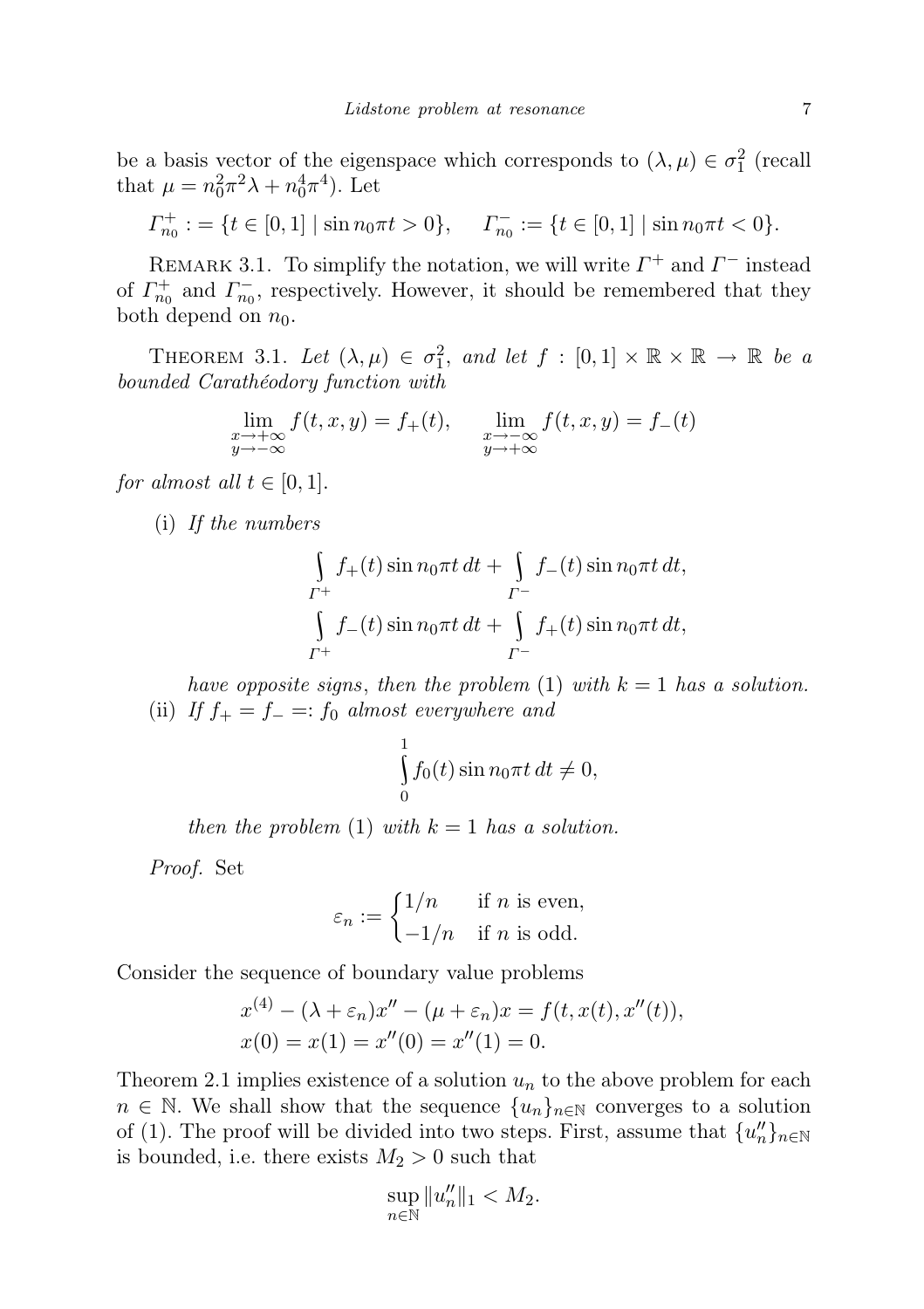Notice that the sequences  $\{u_n\}_{n\in\mathbb{N}}, \{u_n'^{(3)}\}_{n\in\mathbb{N}}, \{u_n^{(4)}\}_{n\in\mathbb{N}}$  are also bounded. Indeed, for  $t \in [0, 1/2]$  the Taylor formula yields

$$
u_n(1) - u_n(t) = u'_n(t)(1-t) + u''_n(\theta_{t,n})(1-t)^2/2, \quad \text{where } \theta_{t,n} \in (t,1),
$$

As  $u_n(1) = 0$ , for  $n = 1, 2...$  we have

(14) 
$$
|u'_n(t)| \le \frac{|u_n(t)|}{1-t} + \frac{|u''_n(\theta_{t,n})|(1-t)}{2}.
$$

Since  $|u''_n(\theta_{t,n})|(1-t) \leq M_2$  and  $1/(1-t) \leq 2$ ,

$$
|u'_n(t)| \le |u_n(t)| \cdot 2 + \frac{1}{2} M_2.
$$

The above inequality and the fact that  $u_n(t) = \int_0^t u'_n(s) ds$  show that

$$
|u_n(t)| \leq \int_0^t |u'(s)| ds \leq \frac{1}{4} M_2 + 2 \int_0^t |u_n(s)| ds.
$$

This and the Gronwall inequality imply that

$$
|u_n(t)| \le \frac{1}{4} M_2 \exp\left(2\int_0^t ds\right) \le \frac{1}{4} M_2 e
$$
 for  $t \in [0, 1/2]$ .

Similar arguments for  $t \in [1/2, 1]$  give

$$
|u_n(t)| \le M_0 := \frac{1}{4} M_2 e.
$$

Now, inequality (14) and

$$
|u'_n(t)| \le \frac{|u_n(t)|}{t} + \frac{|u''_n(\theta_{t,n})|t}{2}
$$

for  $t \in [1/2, 1]$  imply the boundedness of  $\{u'_n\}_{n \in \mathbb{N}}$  by some  $M_1$ .

The estimate for  ${u_n^{(4)}}_{n \in \mathbb{N}}$  is a consequence of the boundedness of f on compact sets.

To prove the boundedness of  $\{u_n^{(3)}\}_{n\in\mathbb{N}}$  we apply the analogous procedure to the one used for  $\{u'_n\}_{n\in\mathbb{N}}$ . Let  $M_3$  be the resulting bound of  $\{u_n^{(3)}\}_{n\in\mathbb{N}}$ .

Thus

$$
M:=\max(M_0,M_1,M_2,M_3,M_4)
$$

is a common bound for all the sequences considered.

Fix  $r \in \{0, 1, 2, 3\}$  and  $t_0 \in [0, 1]$ . For any  $\varepsilon > 0$  let  $\delta := \varepsilon/M$ . Then the mean value theorem implies that

$$
|u_n^{(r)}(t) - u_n^{(r)}(t_0)| = |u_n^{(r+1)}(\xi_{n,t})| \, |t - t_0| \le M|t - t_0| < \varepsilon
$$

for  $n = 1, 2, \ldots$  and  $|t - t_0| < \delta$ . Therefore, the sequences  $\{u_n\}_{n \in \mathbb{N}}, \{u'_n\}_{n \in \mathbb{N}},$  ${u_n''}_n$ <sub>n∈N</sub>,  ${u_n^{(3)}}_{n \in \mathbb{N}}$  are equicontinuous. From the Arzelà–Ascoli theorem and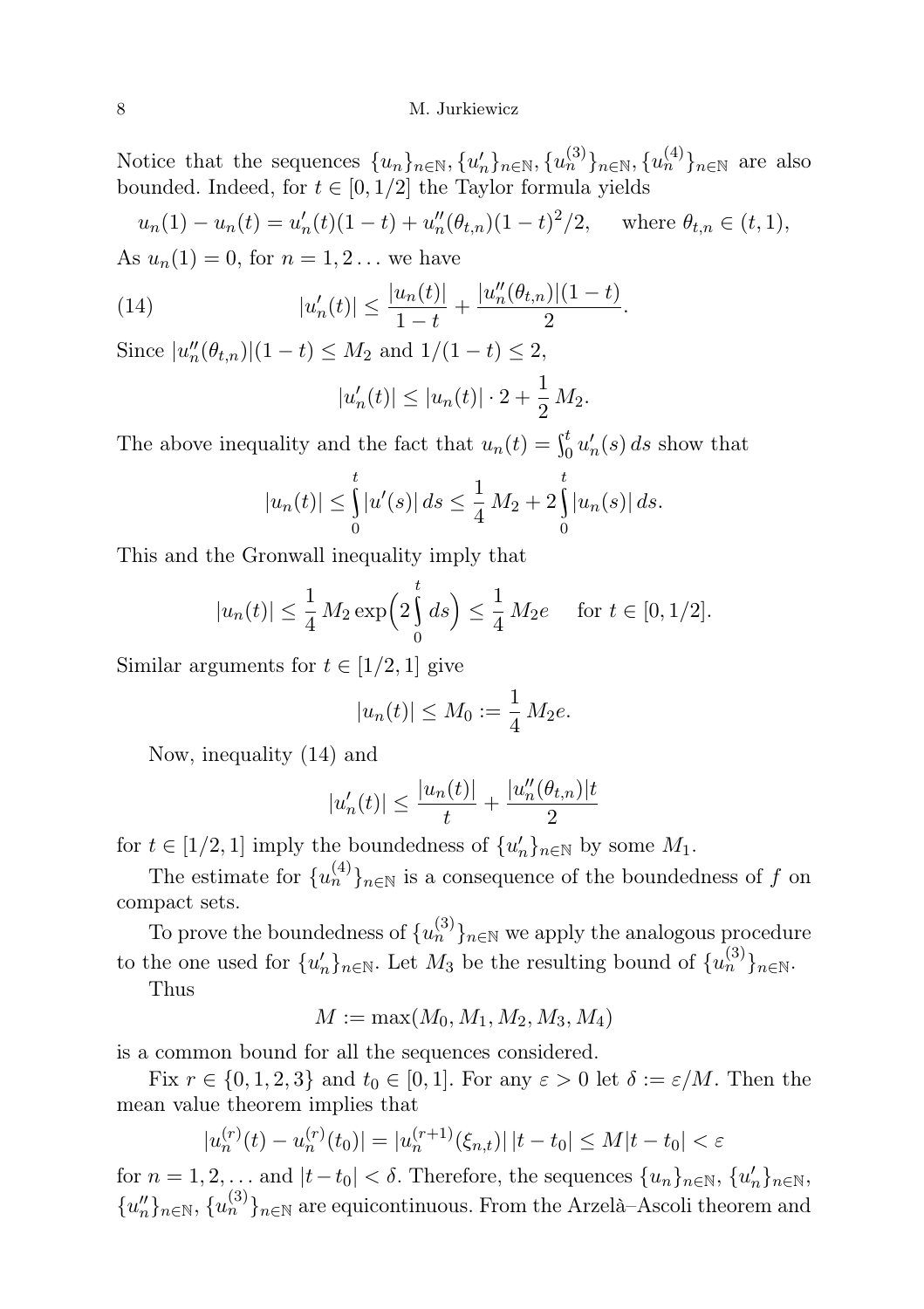the convergence theorem for derivatives, it now follows that  $u_n^{(r)} \rightrightarrows u^{(r)}$  for  $r = 0, 1, 2, 3$  (considering a subsequence if necessary).

From the equality

$$
u_n^{(4)}(t) = (\lambda + \varepsilon_n)u_n''(t) + (\mu + \varepsilon_n)u_n(t) + f(t, u_n(t), u_n''(t)),
$$

the above condition and the continuity of the function  $f(t, \cdot, \cdot)$  for almost all  $t \in [0,1]$  we see that the sequence  $\{u_n^{(4)}\}_{n \in \mathbb{N}}$  converges uniformly to the function  $\lambda u''(t) + \mu u(t) + f(t, u, u'')$  for almost all  $t \in [0, 1]$ . This together with  $u_n^{(3)} \nightharpoonup u^{(3)}$  and the convergence theorem for derivatives shows that  $u_n^{(4)} \rightrightarrows u^{(4)}$  almost everywhere.

Thus, we have shown that

$$
u_n^{(r)} \rightrightarrows u^{(r)} \quad \text{ for } r = 0, 1, 2, 3, 4
$$

almost everywhere. This condition enables us to let  $n \to \infty$  to obtain

$$
u^{(4)} - \lambda u'' - \mu u = f(t, u, u'').
$$

The above equality means that  $u$  is the desired solution.

Now, suppose that  $\{u''_n\}_{n\in\mathbb{N}}$  is not bounded. Dividing the relevant sequence of equations by  $||u''_n||_1$ , we get

$$
\frac{u_n^{(4)}}{\|u_n''\|_1} - (\lambda + \varepsilon_n) \frac{u_n''}{\|u_n''\|_1} - (\mu + \varepsilon_n) \frac{u_n}{\|u_n''\|_1} = \frac{1}{\|u_n''\|_1} f(t, u_n, u_n'').
$$

We may assume that  $||u_n''|| \to \infty$  as  $n \to \infty$ . Let  $v_n := u_n/||u_n''||$ . Then  $v_n^{(r)} = u_n^{(r)} / ||u_n''||$  for  $r = 0, \ldots, 4$ . Thus, our sequence of equations has the form

(15) 
$$
v_n^{(4)} - (\lambda + \varepsilon_n)v_n'' - (\mu + \varepsilon_n)v_n = f_n(t),
$$

where  $f_n := \frac{1}{\|u''_n\|_1} f(\cdot, u_n, u''_n)$ . It is obvious that (16)  $f_n \rightrightarrows 0 \text{ as } n \to \infty.$ 

It is easily seen that  $||v''_n||_1 = 1$ , so  $\{v''_n\}_{n\in\mathbb{N}}$  is bounded. The boundedness of  $\{v_n^{(r)}\}_{n\in\mathbb{N}}$  for  $r=0,1,3,4$  and the equicontinuity of  $\{v_n^{(r)}\}_{n\in\mathbb{N}}$  for  $r=$  $0, 1, 2, 3$  follow by the same method as in the first step. Therefore, there exists a function v such that  $v_n^{(r)} \implies v^{(r)}$  for  $r = 0, 1, 2, 3$ . We shall show that  $v_n^{(4)} \implies v^{(4)}$  as well. After passing to the limit in  $v_n^{(4)} = (\lambda + \varepsilon_n)v_n^{\prime\prime} +$  $(\mu + \varepsilon_n)v_n + f_n(t)$ , we have  $v_n^{(4)} \rightrightarrows \lambda v'' + \mu v^{(1)}$ . Therefore, by applying the same arguments as above we finally have  $v_n^{(r)} \rightrightarrows v^{(r)}$ , where  $r = 1, \ldots, 4$ (considering a subsequence if necessary). Furthermore, the equality  $||v''||_1$  $= 1$  implies  $||v||_1 \neq 0$ .

<sup>(&</sup>lt;sup>1</sup>) Note that in the first step we have shown that  $u_n^{(4)} \rightrightarrows u^{(4)}$  almost everywhere; now because of (16) we have  $v_n^{(4)} \rightrightarrows v^{(4)}$  everywhere.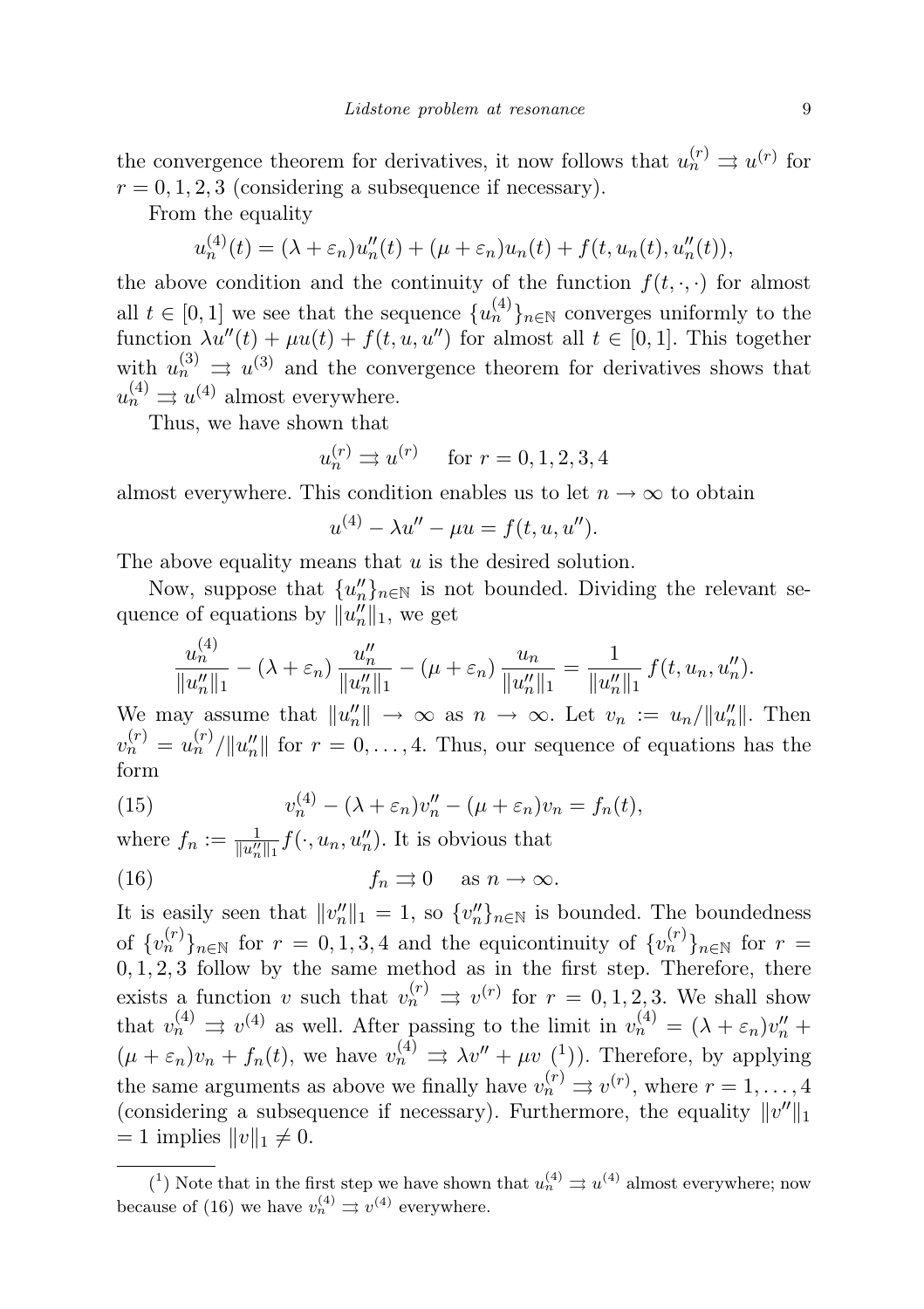Altogether, we can let  $n \to \infty$  in (15) to obtain

(17) 
$$
v^{(4)} - \lambda v'' - \mu v = 0.
$$

This means that v is the element of the eigenspace corresponding to  $(\lambda, \mu)$  $\in \sigma_1^2$ .

By multiplying  $(15)$  by v, we get

$$
v_n^{(4)}v - (\lambda + \varepsilon_n)v_n''v - (\mu + \varepsilon_n)v_nv = f_n(t)v.
$$

If we integrate this over  $[0, 1]$ , we obtain

$$
\int_{0}^{1} v_n^{(4)} v dt - (\lambda + \varepsilon_n) \int_{0}^{1} v_n'' v dt - (\mu + \varepsilon_n) \int_{0}^{1} v_n v dt = \int_{0}^{1} f_n(t) v dt.
$$

Integration by parts yields

$$
\int_{0}^{1} v_n v^{(4)} dt - (\lambda + \varepsilon_n) \int_{0}^{1} v_n v'' dt - (\mu + \varepsilon_n) \int_{0}^{1} v_n v dt = \int_{0}^{1} f_n(t) v dt.
$$

Therefore

$$
\int_{0}^{1} v_n(v^{(4)} - \lambda v'' - \mu v) dt - \varepsilon_n \int_{0}^{1} v_n v'' dt - \varepsilon_n \int_{0}^{1} v_n v dt = \int_{0}^{1} f_n(t) v dt.
$$

By (17), the above equality takes the form

$$
-\varepsilon_n \int_0^1 v_n(v'' + v) dt = \int_0^1 f_n(t)v dt.
$$

Analogously, multiplying  $(15)$  by  $v''$  leads to

$$
-\varepsilon_n \int_0^1 v''_n(v'' + v) dt = \int_0^1 f_n(t)v'' dt.
$$

Adding the above conditions, we obtain

(18) 
$$
-\varepsilon_n \int_0^1 (v_n + v_n'')(v + v'') dt = \int_0^1 f_n(t) (v + v'') dt.
$$

Lebesgue's dominated convergence theorem implies that

$$
\lim_{n \to \infty} \int_{0}^{1} (v_n + v_n'')(v + v'') dt = \int_{0}^{1} (v + v'')^2 dt.
$$

We have noticed that v is not equal to 0 and satisfies (17). Therefore  $v =$ C sin  $n_0 \pi t$ , where  $C \neq 0$ . Furthermore,  $v'' + v = (1 - n_0^2 \pi^2)C \sin n_0 \pi t \neq 0$ , so  $v'' + v \neq 0$ . Hence the last equality gives

$$
\int_{0}^{1} (v + v'')^{2} dt > 0.
$$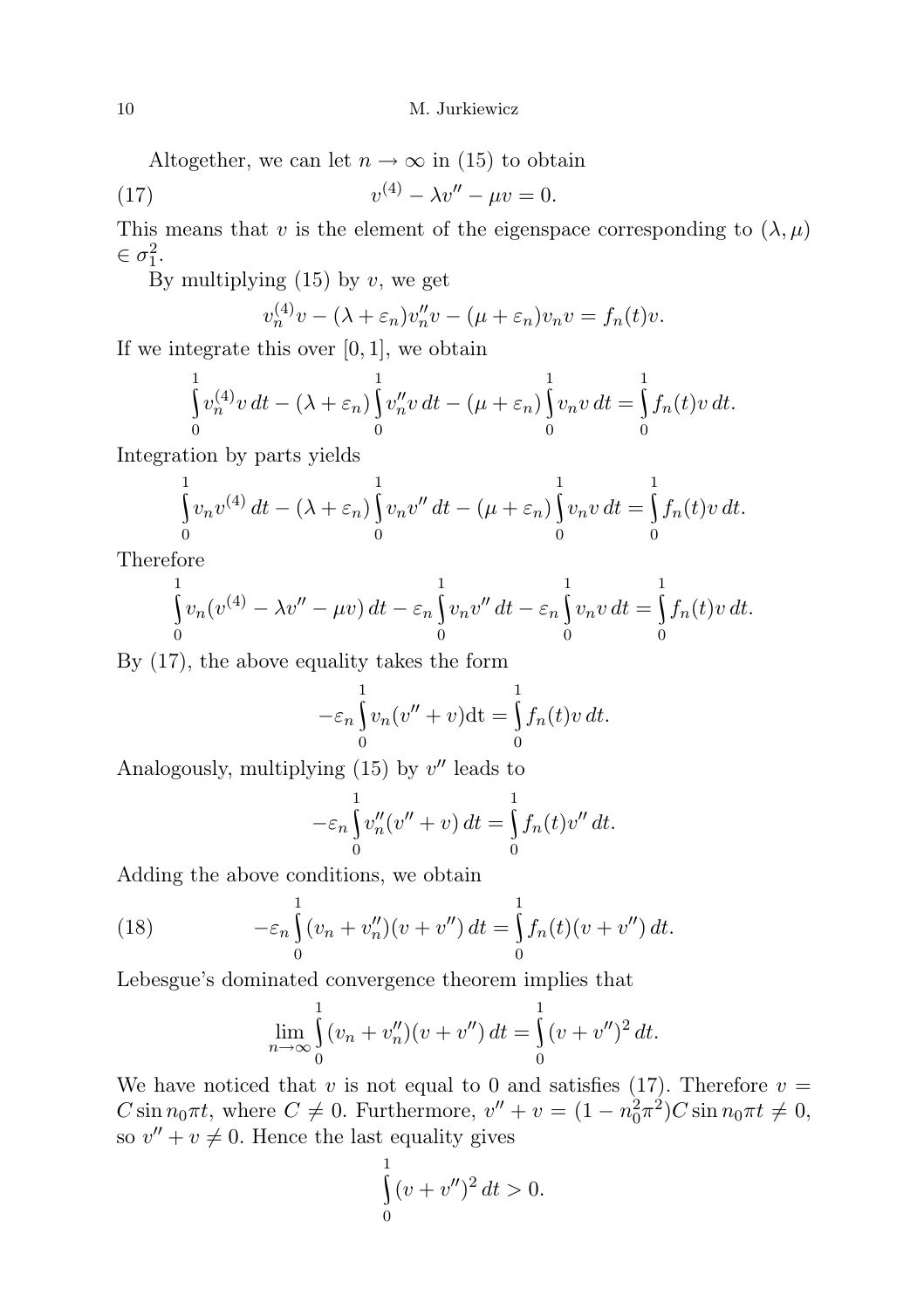This implies the existence of a natural number  $N$  such that

(19) 
$$
\int_{0}^{1} (v_n + v_n'')(v + v'') dt > 0 \quad \text{for } n > N.
$$

On the one hand,

$$
v_n = \frac{u_n}{\|u''_n\|}, \quad v''_n = \frac{u''_n}{\|u''_n\|},
$$

and on the other

$$
\lim_{n \to \infty} v_n = C \sin n_0 \pi t, \quad \lim_{n \to \infty} v_n'' = -C n_0^2 \pi^2 \sin n_0 \pi t.
$$

Consequently,

(20) 
$$
\lim_{m \to \infty} \frac{u_n}{\|u_n''\|} = C \sin n_0 \pi t, \quad \lim_{m \to \infty} \frac{u_n''}{\|u_n''\|} = -C n_0^2 \pi^2 \sin n_0 \pi t.
$$

Let us consider two cases:

(a) If  $t \in \Gamma^+$  we conclude from (20) that

$$
\lim_{n \to \infty} u_n = \begin{cases} +\infty & \text{if } C > 0, \\ -\infty & \text{if } C < 0, \end{cases} \qquad \lim_{n \to \infty} u_n'' = \begin{cases} -\infty & \text{if } C > 0, \\ +\infty & \text{if } C < 0. \end{cases}
$$

Therefore

(21) 
$$
\lim_{n \to \infty} f(t, u_n, u_n'') = \begin{cases} f_+(t) & \text{if } C > 0, \\ f_-(t) & \text{if } C < 0, \end{cases}
$$
 for almost all  $t \in \Gamma^+.$ 

(b) If  $t \in \Gamma^-$  we conclude from (20) that

$$
\lim_{n \to \infty} u_n = \begin{cases} -\infty & \text{if } C > 0, \\ +\infty & \text{if } C < 0, \end{cases} \qquad \lim_{n \to \infty} u_n'' = \begin{cases} +\infty & \text{if } C > 0, \\ -\infty & \text{if } C < 0. \end{cases}
$$

In this case

(22) 
$$
\lim_{n \to \infty} f(t, u_n, u_n'') = \begin{cases} f_-(t) & \text{if } C > 0, \\ f_+(t) & \text{if } C < 0, \end{cases}
$$
 for almost all  $t \in \Gamma^-$ .

Consider the subsequences  $\{\varepsilon_{n_m}\}_{m\in\mathbb{N}}$  and  $\{\varepsilon_{n_k}\}$  of  $\{\varepsilon_n\}_{n\in\mathbb{N}}$ , where  $\varepsilon_{n_m}$  =  $1/(2m)$  and  $\varepsilon_{n_k} = -1/(2k-1)$ . Condition (19) implies that

$$
-\varepsilon_{n_m}\int_{0}^{1} (v_{n_m} + v_{n_m}^{"})(v + v'') dt < 0 \quad \text{for } m > N,
$$
  

$$
-\varepsilon_{n_k}\int_{0}^{1} (v_{n_k} + v_{n_k}^{"})(v + v'') dt > 0 \quad \text{for } k > N.
$$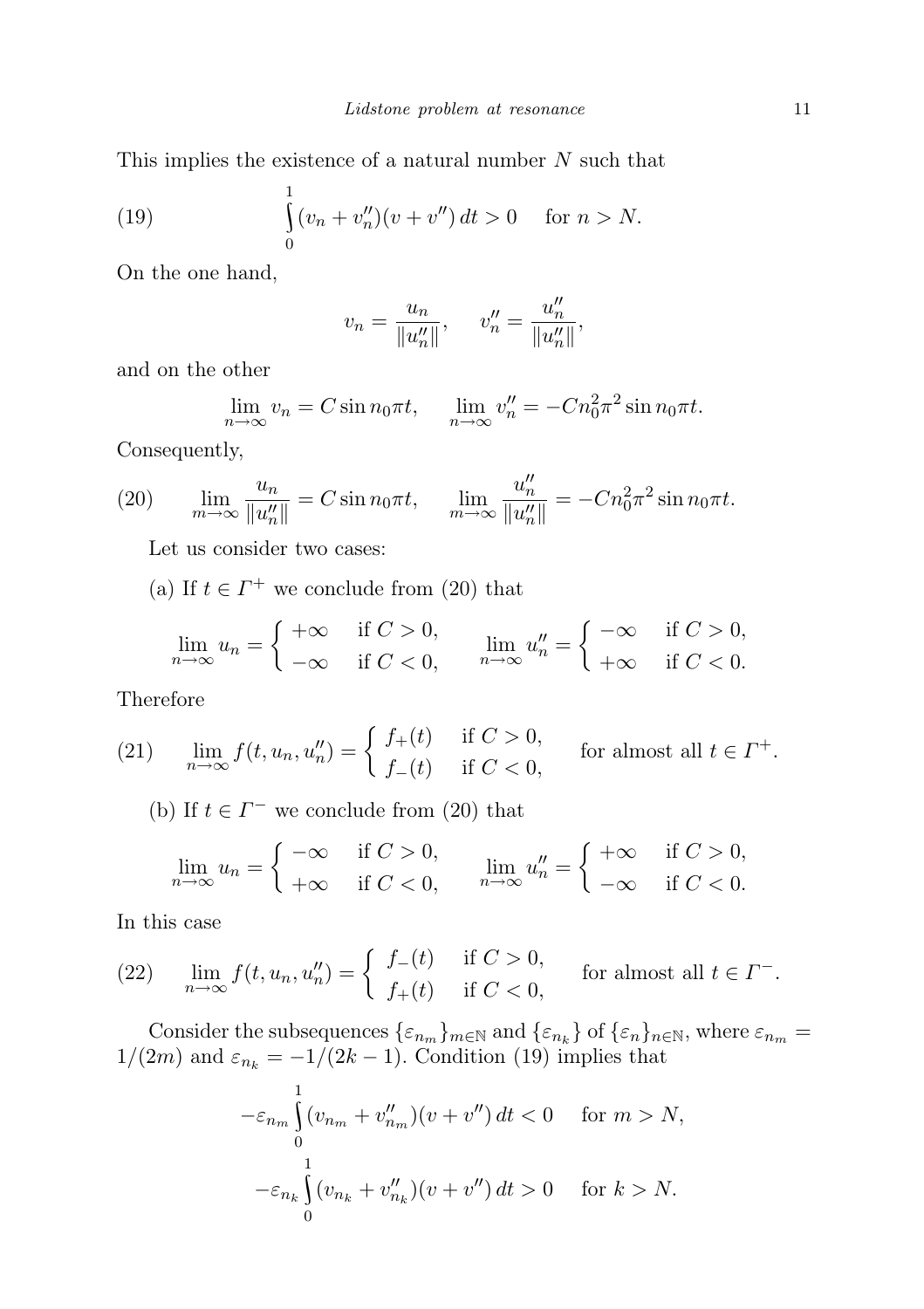These inequalities together with (18) give

1

(23) 
$$
\int_{0}^{1} f(t, u_{n_m}, u''_{n_m})(v + v'') dt < 0 \quad \text{for } m > N,
$$

(24) 
$$
\int_{0}^{1} f(t, u_{n_k}, u_{n_k}'')(v + v'') dt > 0 \quad \text{for } k > N.
$$

Let  $C > 0$ . Formula (23) yields

$$
0 > \int_{0}^{1} f(t, u_{n_m}, u''_{n_m})(v'' + v) dt
$$
  
= 
$$
\int_{0}^{1} f(t, u_{n_m}, u''_{n_m}) C(1 - n_0^2 \pi^2) \sin n_0 \pi t dt
$$
  
= 
$$
C \Big( \int_{\Gamma^+} f(t, u_{n_m}, u''_{n_m})(1 - n_0^2 \pi^2) \sin n_0 \pi t dt + \int_{\Gamma^-} f(t, u_{n_m}, u''_{n_m})(1 - n_0^2 \pi^2) \sin n_0 \pi t dt \Big).
$$

It follows that

$$
\int_{\Gamma^+} f(t, u_{n_m}, u''_{n_m}) \sin n_0 \pi t \, dt + \int_{\Gamma^-} f(t, u_{n_m}, u''_{n_m}) \sin n_0 \pi t \, dt > 0.
$$

Letting  $m \to \infty$  we get, by (21) and (22),

(25) 
$$
\int_{\Gamma^+} f_+(t) \sin n_0 \pi t \, dt + \int_{\Gamma^-} f_-(t) \sin n_0 \pi t \, dt \ge 0.
$$

If we proceed in the same way as above, but with respect to  $\{\varepsilon_{n_k}\}\,$ , we get from  $(24)$ ,  $(21)$  and  $(22)$ 

(26) 
$$
\int_{\Gamma^+} f_+(t) \sin n_0 \pi t \, dt + \int_{\Gamma^-} f_-(t) \sin n_0 \pi t \, dt \le 0.
$$

The inequalities (25) and (26) lead to

(27) 
$$
\int_{\Gamma^+} f_+(t) \sin n_0 \pi t \, dt + \int_{\Gamma^-} f_-(t) \sin n_0 \pi t \, dt = 0.
$$

Let  $C < 0$ . As in the previous case, we obtain

(28) 
$$
\int_{\Gamma^+} f_-(t) \sin n_0 \pi t \, dt + \int_{\Gamma^-} f_+(t) \sin n_0 \pi t \, dt = 0.
$$

The equalities (27) and (28) contradict our assumptions. This proves (i). If we substitute  $f_0 = f_+ = f_-$  in (27) and (28), we obtain

$$
\int_{\Gamma^+ \cup \Gamma^-} f_0(t) \sin n_0 \pi t \, dt = 0,
$$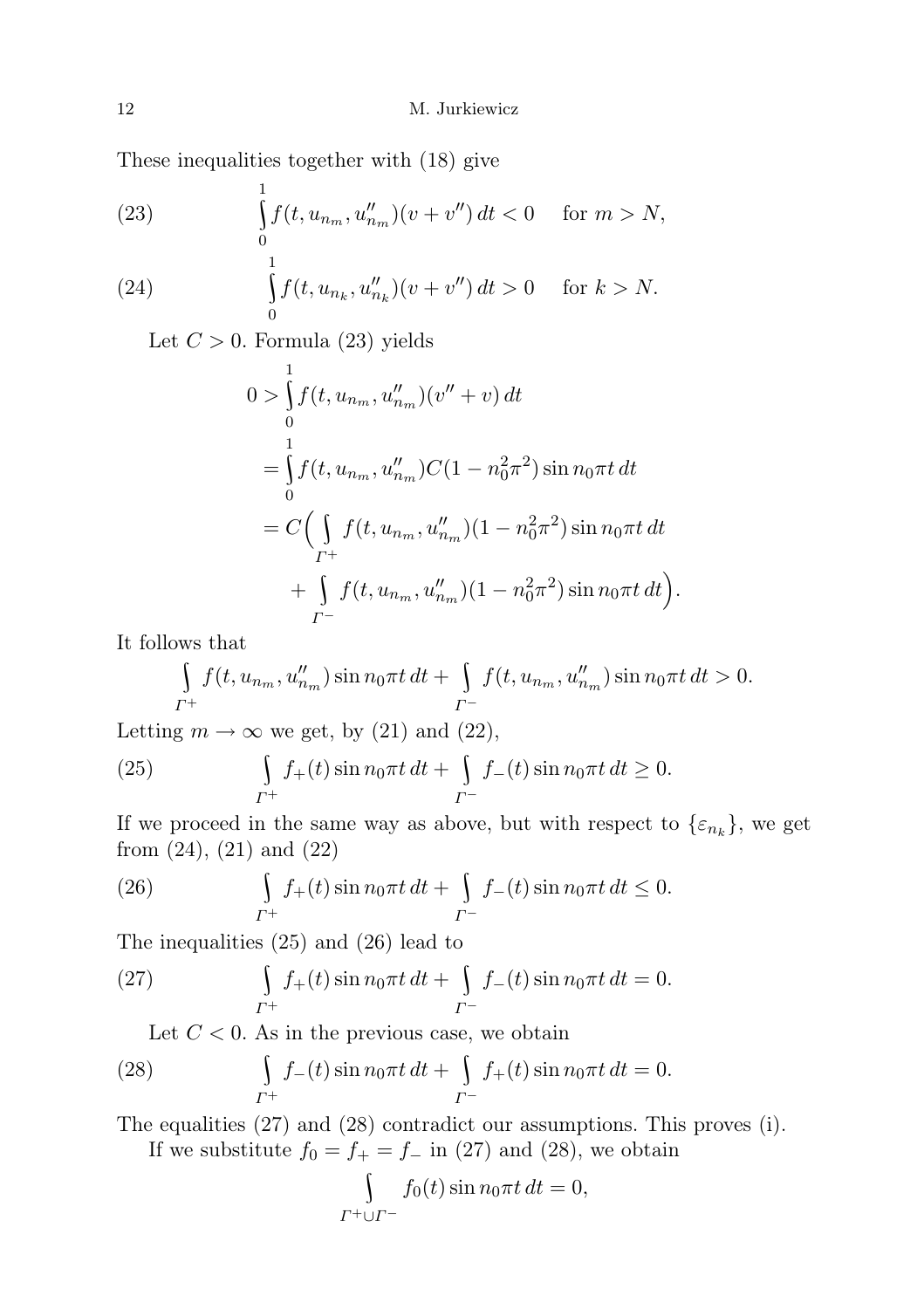regardless of the sign of C. This contradicts the assumption and proves (ii). This completes the proof. ■

EXAMPLE 3.1. Let  $\phi : [0, 1] \to \mathbb{R}$  be continuous and positive. Consider the equation

$$
u^{(4)} + \frac{1}{\pi^2} u'' + (1 - \pi^4)u = \phi(t) \arctan(u^2 u'' - t)
$$

with the boundary conditions

$$
u(0) = u(1) = u''(0) = u''(1) = 0.
$$

This is a problem at resonance, with  $n_0 = 1$ . We have

$$
\lim_{\substack{x \to +\infty \\ y \to -\infty}} \phi(t) \arctan(x^2 y - t) = -\frac{\pi}{2} \phi(t),
$$
  

$$
\lim_{\substack{x \to -\infty \\ y \to +\infty}} \phi(t) \arctan(x^2 y - t) = \frac{\pi}{2} \phi(t).
$$

It is evident that in this case  $\Gamma^+ = [0, 1]$  and  $\Gamma^- = \emptyset$  and the Landesman-Lazer conditions are satisfied. Theorem 3.1 implies that the above problem has a nontrivial solution.

Now, assume that  $\lambda, \mu \in \mathbb{R}^k$  with  $(\lambda^j, \mu^j) \in \sigma_1^2$ , and there exists a positive integer  $n_0$  such that  $\mu^j = n_0^2 \pi^2 \lambda^j + n_0^4 \pi^4$  for all  $j = 1, \dots, k$ . This means that the points  $(\lambda^j, \mu^j)$  lie on the same line in the set  $\sigma^2$ .

Let

$$
\Gamma_{n_0} := \{ t \in [0, 1] \mid \sin n_0 \pi t \neq 0 \}.
$$

We will write  $\Gamma$  instead of  $\Gamma_{n_0}$  (see Remark 3.1). It is apparent that the function  $[0, 1] \ni t \mapsto \sin n_0 \pi t$  is the basis vector of the eigenspace corresponding to each  $(\lambda^j, \mu^j) \in \sigma_1^2$ . This space will be denoted by  $\mathcal{V}_0$ .

THEOREM 3.2. Let  $f : [0,1] \times \mathbb{R}^k \times \mathbb{R}^k \to \mathbb{R}^k$  be a bounded Carathéodory map and suppose that

$$
\lim_{\langle x,y\rangle \to -\infty} f^j(t,x,y) = f_0^j(t), \quad j = 1, \dots, k,
$$

for almost all  $t \in [0,1]$ . If for each  $j = 1, \ldots, k$ ,

$$
\int_{0}^{1} f_0^j(t) \sin n_0 \pi t \, dt \neq 0,
$$

then the problem (1) has a solution.

Proof. Set

$$
\varepsilon_n^j:=\left\{\begin{aligned}&1/n &&\text{if $n$ is even},\\&-1/n &&\text{if $n$ is odd},\end{aligned}\right.
$$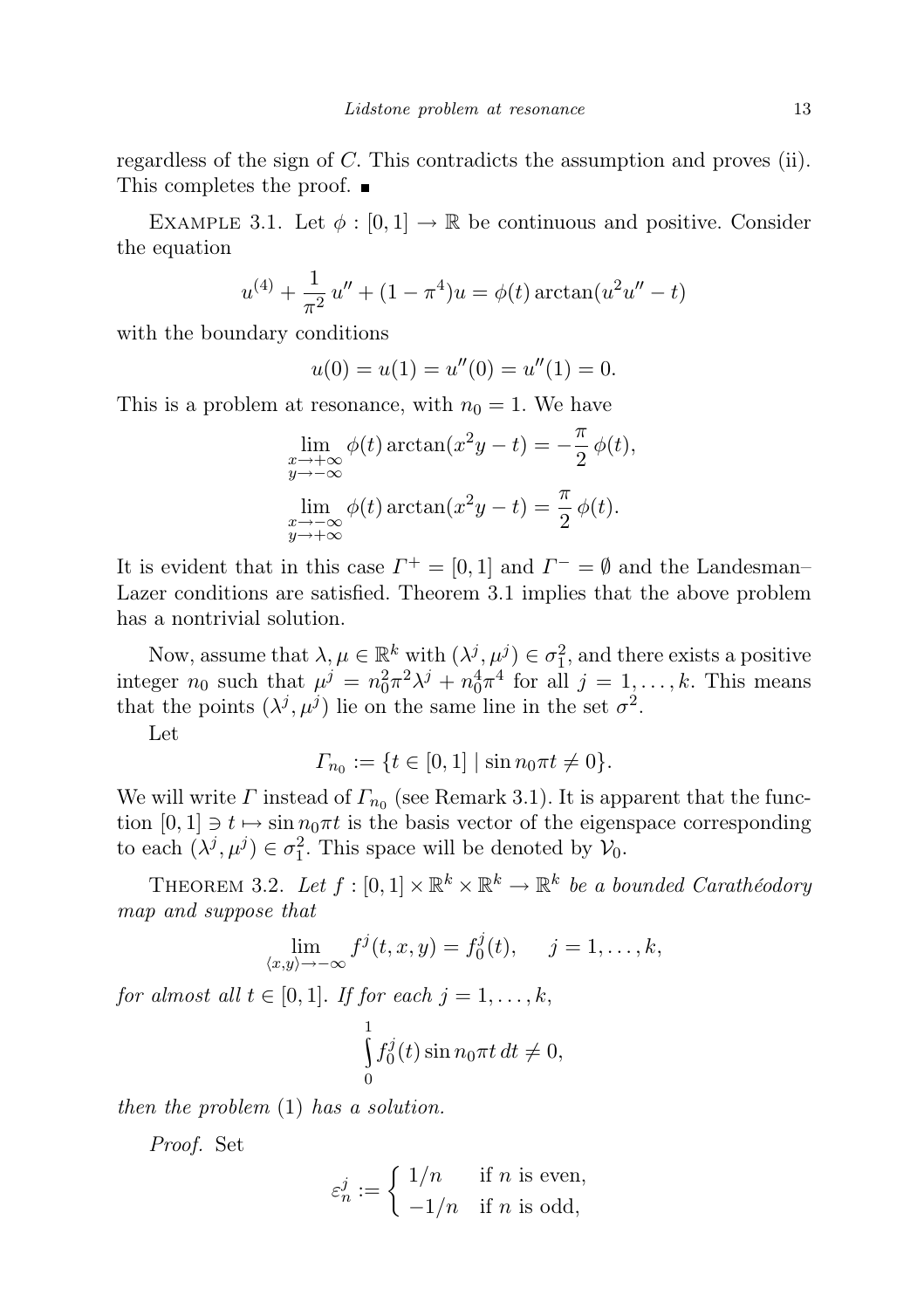for  $j = 1, \ldots, k$ . Put  $\varepsilon_n := [\varepsilon_n^1, \ldots, \varepsilon_n^k]$  and consider the sequence of boundary value problems

$$
x^{(4)} - (\lambda + \varepsilon_n) \bullet x'' - (\mu + \varepsilon_n) \bullet x = f(t, x(t), x''(t)),
$$
  
 
$$
x(0) = x(1) = x''(0) = x''(1) = 0.
$$

Theorem 2.1 implies that for every  $n \in \mathbb{N}$  there exists a solution  $u_n$  to the above problem. In the same way as above we show that if the sequence  $\{u_n\}_{n\in\mathbb{N}}$  is bounded then it has a subsequence convergent to a solution of (1).

Now, suppose that  ${u''_n}_{n \in \mathbb{N}}$  is not bounded. By using the same method as in Theorem 2.1 we obtain a sequence  $\{v_n\}_{n\in\mathbb{N}}$  such that  $v_n^j = u_n^j / ||u_n''||_k$ ,  $||v_n''||_k = 1$  and

(29) 
$$
v_n^{(4)} - (\lambda + \varepsilon_n) \bullet v_n'' - (\mu + \varepsilon_n) \bullet v_n = f_n(t),
$$

where  $f_n := \frac{1}{||u''_n||_k} f(\cdot, u_n, u''_n)$ . Furthermore,  $v_n^{(s)} \Rightarrow v^{(s)}$ , where  $s = 0, \ldots, 4$ ,  $v \neq 0$  and

(30) 
$$
v^{(4)} - \lambda \bullet v'' - \mu \bullet v = 0.
$$

This means that  $v^j$ ,  $j = 1, ..., k$ , is an element of the space  $\mathcal{V}_0$ . It is obvious that  $v = [v_1, \ldots, v_k]$  is not equal to 0 and satisfies (30). Therefore, there exists at least one j such that  $v^j = C^j \sin n_0 \pi t$ , where  $C^j \neq 0$ . Define  $V := \{j \in \{1, ..., k\} \mid C^j \neq 0\}$ . Then for  $j \in V$  we have  $(v^j)'' + v^j =$  $(1 - n_0^2 \pi^2) C^j \sin n_0 \pi t \neq 0$ , thus  $v'' + v \neq 0$ .

On the one hand, we have

$$
\langle v_n, v_n'' \rangle = \frac{1}{\|u_n''\|_k^2} \langle u_n, u_n'' \rangle,
$$

and on the other,

$$
\lim_{n \to \infty} v_n = \sin n_0 \pi t \cdot C, \quad \lim_{n \to \infty} v_n'' = -n_0^2 \pi^2 \sin n_0 \pi t \cdot C,
$$

where  $C = [C^1, \ldots, C^k]$ . Therefore

$$
\lim_{n \to \infty} \langle v_n, v_n'' \rangle = -n_0^2 \pi^2 \sin^2 n_0 \pi t ||C||^2.
$$

We have  $||C|| \neq 0$ , so for  $t \in \Gamma$ ,

$$
\lim_{n \to \infty} \langle u_n, u_n'' \rangle = -\infty.
$$

This implies that for  $t \in \Gamma$ ,

(31) 
$$
\lim_{n \to \infty} f^{j}(t, u_{n}, u_{n}'') = f_{0}^{j}(t).
$$

Let  $j \in V$ . Consider the subsequences  $\{\varepsilon_{n_m}^j\}_{m \in \mathbb{N}}$  and  $\{\varepsilon_{n_k}^j\}_{k \in \mathbb{N}}$  of  $\{\varepsilon_n^j\}_{n \in \mathbb{N}}$ , where  $\varepsilon_{n_m}^j = 1/(2m)$  and  $\varepsilon_{n_k}^j = -1/(2k-1)$ . As in the proof of the previous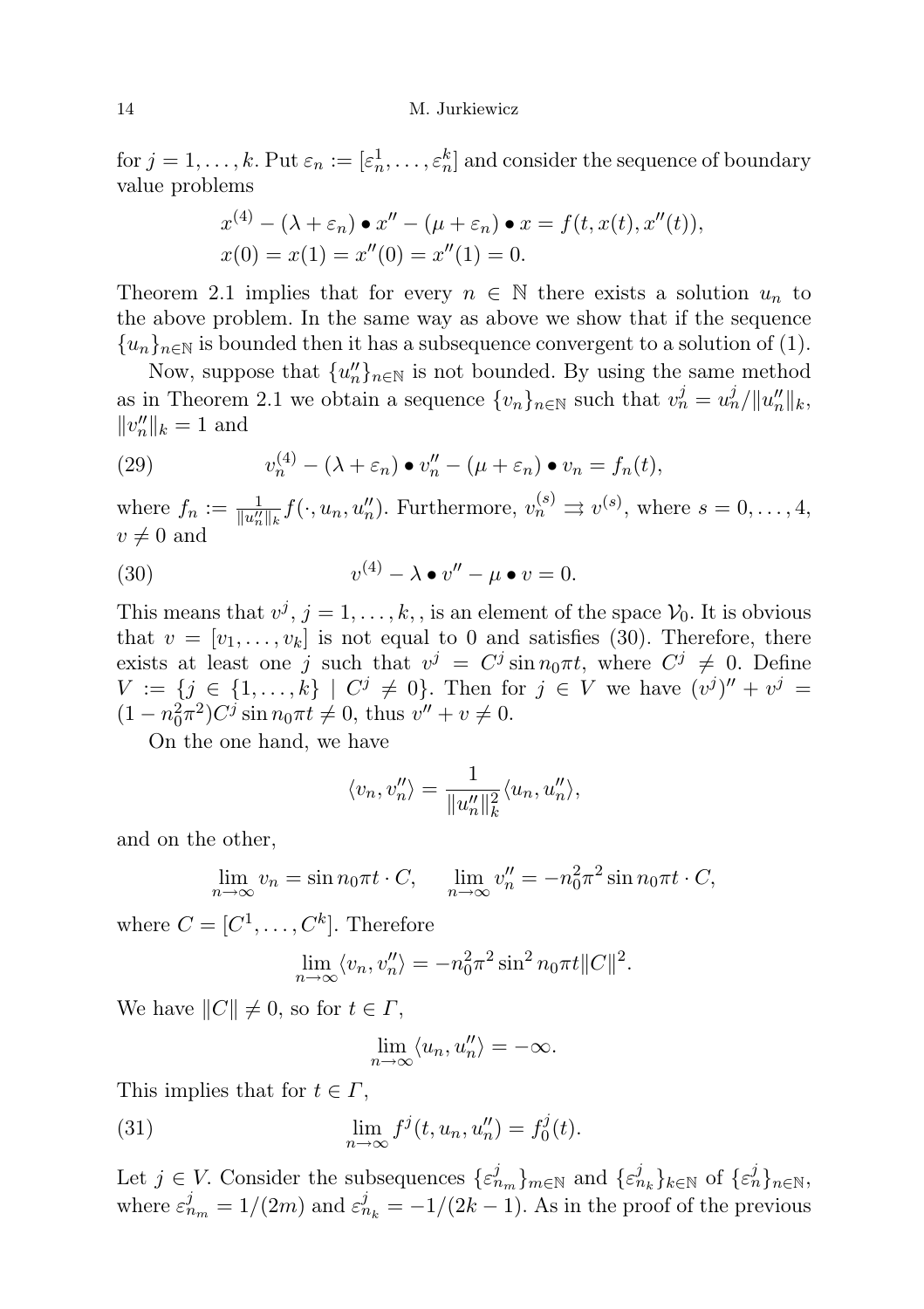theorem, we can show that there exists  $N$  such that

$$
C^j \int\limits_{\Gamma} f^j(t, u_{n_m}, u_{n_m}'') \sin n_0 \pi t \, dt > 0 \quad \text{ for } m > N,
$$
  

$$
C^j \int\limits_{\Gamma} f^j(t, u_{n_k}, u_{n_k}'') \sin n_0 \pi t \, dt < 0 \quad \text{ for } k > N.
$$

If we reason as in the proof of Theorem 3.1, we obtain

$$
\int\limits_{\Gamma} f_0^j(t) \sin n_0 \pi t \, dt = 0,
$$

regardless of the sign of  $C^j$ ,  $j \in V$ . This contradiction implies that there exists a solution to problem (1). This completes the proof.  $\blacksquare$ 

REMARK 3.2. It has to be emphasized that, in particular for  $k = 1$ , the limit condition in the last theorem has the form

(32) 
$$
\lim_{x \to -\infty} f(t, x, y) = f_0(t) \quad \text{for almost all } t \in [0, 1].
$$

It is easily seen that this condition is stronger than the corresponding one from Theorem 3.1(b).

EXAMPLE 3.2. Let  $\psi : \mathbb{R}^4 \to \mathbb{R}$  be a continuous function satisfying the condition  $\psi(x, y) \le \langle x, y \rangle$   $(x = [x_1, x_2], y = [y_1, y_2])$  and let  $\varphi : \mathbb{R} \to \mathbb{R}$  be given by the formula

(33) 
$$
\varphi(t) := \begin{cases} \varphi_1(t) & \text{for } t \in [0, 1/3], \\ -\varphi_2(t) & \text{for } t \in (1/3, 2/3), \\ \varphi_3(t) & \text{for } t \in [2/3, 1], \end{cases}
$$

where  $\varphi_1, \varphi_2, \varphi_3$  are continuous and positive. Consider the system of BVP

$$
x_1^{(4)}(t) - \frac{1}{9\pi^2} x_1''(t) - x_1(t) - 81\pi^4 x_1(t)
$$
  
=  $\varphi(t) \left( \frac{\psi(x_1(t), x_2(t), x_1''(t), x_2''(t))}{1 + [\psi(x_1(t), x_2(t), x_1''(t), x_2''(t))]^2} + 1 \right),$   
 $x_1^{(4)}(t) + \pi^2 x_1''(t) - 72\pi^4 x_1(t) = t \arctan(x_1(t) x_1''(t) + x_2(t) x_2''(t)),$ 

with the boundary conditions

$$
x_1(0) = x_1(1) = x_1''(0) = x_1''(1) = 0,
$$
  

$$
x_2(0) = x_2(1) = x_2''(0) = x_2''(1) = 0.
$$

This is a resonance problem because  $(1/(9\pi^2), 1 + 81\pi^4), (-\pi^2, 72\pi^4) \in \sigma_1^2$ . Furthermore, it is apparent that these points lie on the line  $\mu = 9\pi^2 \lambda + 81\pi^4$ . We have

$$
\lim_{\langle x,y\rangle \to -\infty} t \arctan(\langle x,y\rangle) = -\frac{\pi}{2} t.
$$